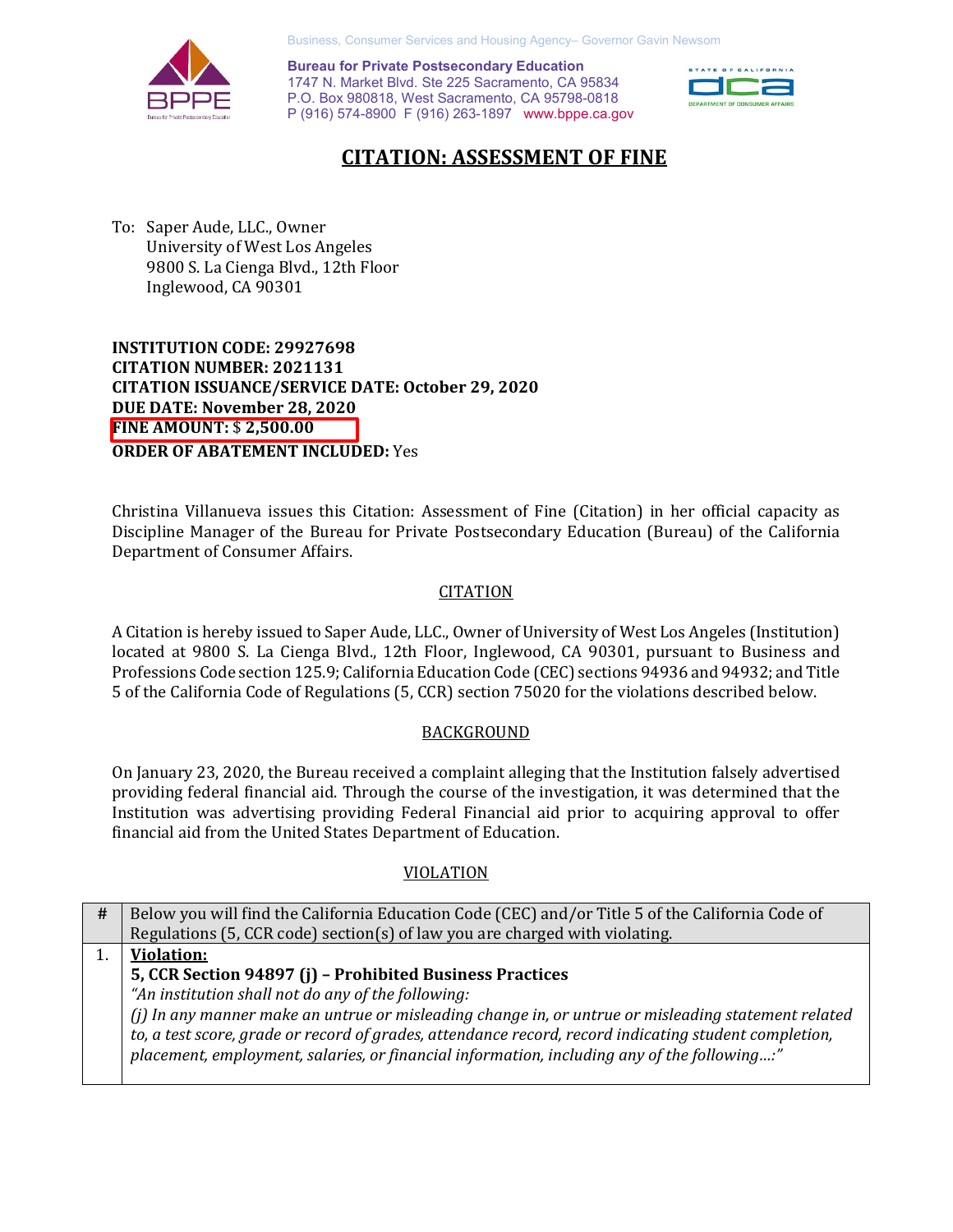On January 23, 2020, the Bureau received a complaint alleging that the Institution falsely advertised providing federal financial aid.

 On January 30, 2020, the Bureau reviewed the Institution's school catalog and found the following statements:

- On page 17, "A student may apply for Federal Financial Aid"
- • On page 18, "Most students enrolled in any UWLA degree track/seeking program will qualify for low interest loans in amounts sufficient to cover a percentage of tuition, fees, books, and related costs."
- On page 19, "UWLA participates in the Federal Direct Loan Program degree track students."
- • On page 20, "The University does NOT participate in the following Federal Aid Programs:
	- o Federal Perkins Loans
	- o Academic Competitiveness Grant
	- o National SMART Grant
	- o Federal Supplemental Educational Opportunity Grant"

 Schools and Colleges (WASC), Senior College, and University Commission. Additionally, Bureau staff found that the Institution is Accredited by the Western Association of

 received it on February 11, 2020. On January 31, 2020, Bureau staff emailed the Institution Owner requesting a student file and

 and initialed by the student. On February 12, 2020, Bureau staff reviewed the student's file and found that the School Performance Fact Sheet (SPFS) sates that, "Students at the University of West Los Angeles are not eligible for federal student loans. This institution does not meet the U.S. Department of Education criteria that would allow its students to participate in federal student aid programs." The document was signed

 On February 14, 2020, Institution staff notified the Bureau via email that the Institution received Department of Education (USDOE) for federal financial at the end of 2018. WASC accreditation in mid-2018, and that the Intuition began the application process with U.S.

 Per Institution staff, students were notified that the Institution did not offer federal financial aid and were required to sign documents acknowledging that federal financial aid was not an option.

 On May 5, 2020, Institution staff informed the Bureau via email that the Institution has been officially approved to offer federal financial aid.

 for all Institution degree programs for students who properly apply, and that eligibility will be for the On May 6, 2020, Institution staff notified the Bureau via email that federal financial aid is available academic years of 19-20 and 20-21.

 Therefore, it was determined that the Institution advertised financial aid in the school catalog prior to acquiring approval to offer financial aid from the United States Department of Education.

### **Assessment of Fine**

The fine for this violation is <u>[\\$2,500.00](https://2,500.00).</u>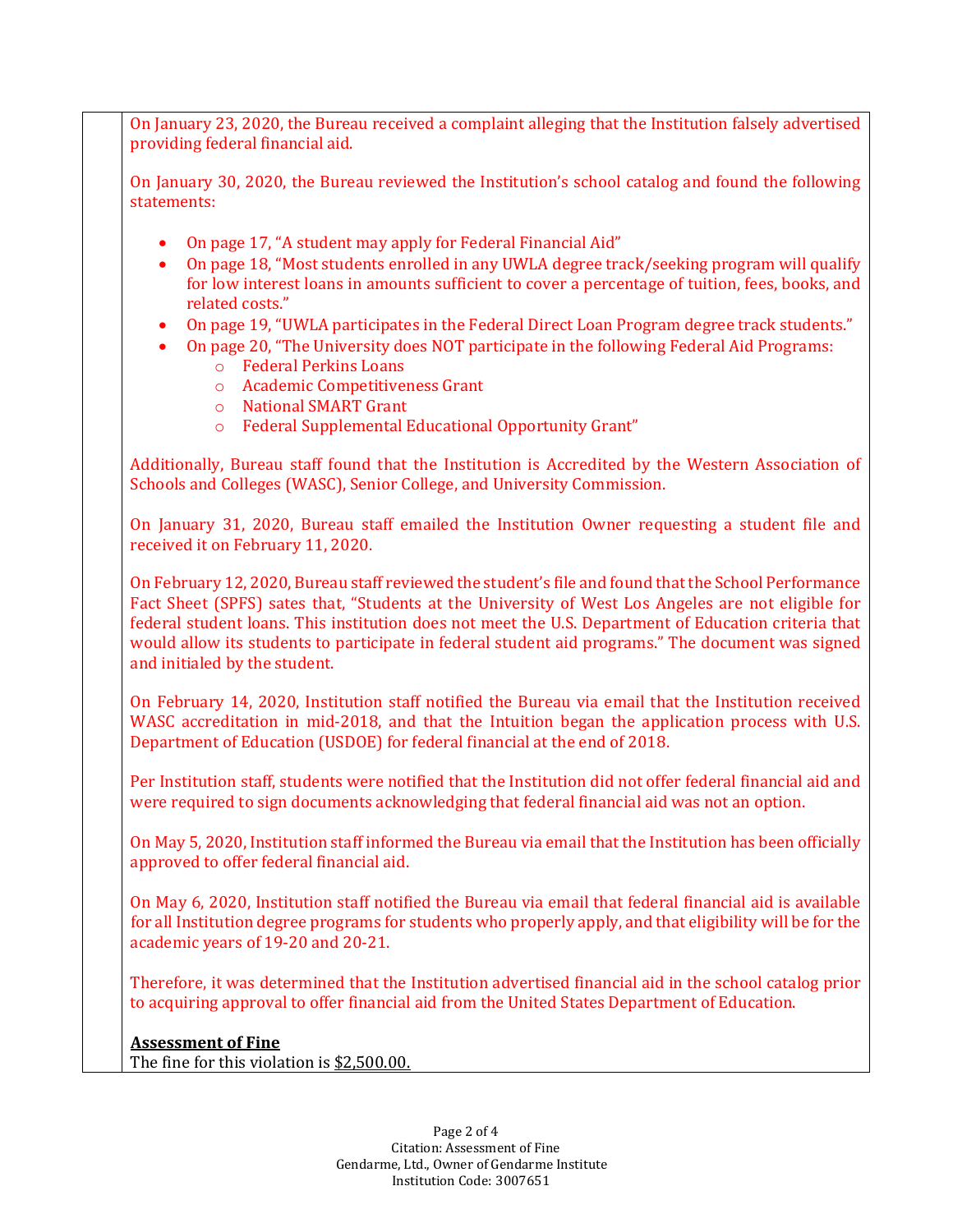# **TOTAL ADMINISTRATIVE FINE DUE: \$2,500.00**

### ASSESSMENT OF A FINE

 In accordance with CEC section 94936; and 5, CCR sections 75020 and 75030, the Bureau hereby orders this assessment of fine in the amount of **[\\$2,500.00](https://2,500.00)** for the violations described above.  **Payment must be made, to the Bureau, within 30 days from the date of service of the Citation.** 

### APPEAL OF CITATION

 You have the right to contest this Citation through an informal conference with the Bureau; and/or through an administrative hearing in accordance with Chapter 5 (Commencing with Section 11500) of Part 1 of Division 3 of Title 2 of the Government Code.

 If you wish to contest this Citation, you must submit the 'Notice of Appeal of Citation – Request for Informal Conference and/or Administrative Hearing' form (enclosed) within 30 days from the date  *within 30 days from the service of the Citation, you will not be able to request one at a later time.*  of service of the Citation. *If you do not request an informal conference and/or an administrative hearing* 

 Unless a written request for an informal conference and/or an administrative hearing is signed by forfeited your right to appeal this matter. you and delivered to the Bureau by **November 28, 2020**, you will be deemed to have waived or

### EFFECTIVE DATE OF CITATION

 If you do not request an informal conference and/or an administrative hearing, this Citation shall the violation(s) charged. become effective on **October 29, 2020.** Payment of the administrative fine shall be due by **November 28, 2020** . Your payment of the administrative fine shall not constitute an admission of

 final order is entered against you. If a hearing is requested, you will not be required to comply with this Citation until 30 days after a

### **Payment of the administrative fine and/or written request for appeal must be mailed to:**

Nicole Mitchell, Discipline Citation Program Bureau for Private Postsecondary Education 1747 N. Market Blvd., Suite 225 Sacramento, CA 95834

 Failure for an applicant or institution to abate the violation(s) listed above or to pay the administrative fine within the time allowed may result in denial of an application for an approval or renewal to operate; disciplinary action, and/or collection action. The Bureau will promptly take all appropriate action to enforce this Citation and recover the civil penalties prescribed therein or found to be due after a hearing.